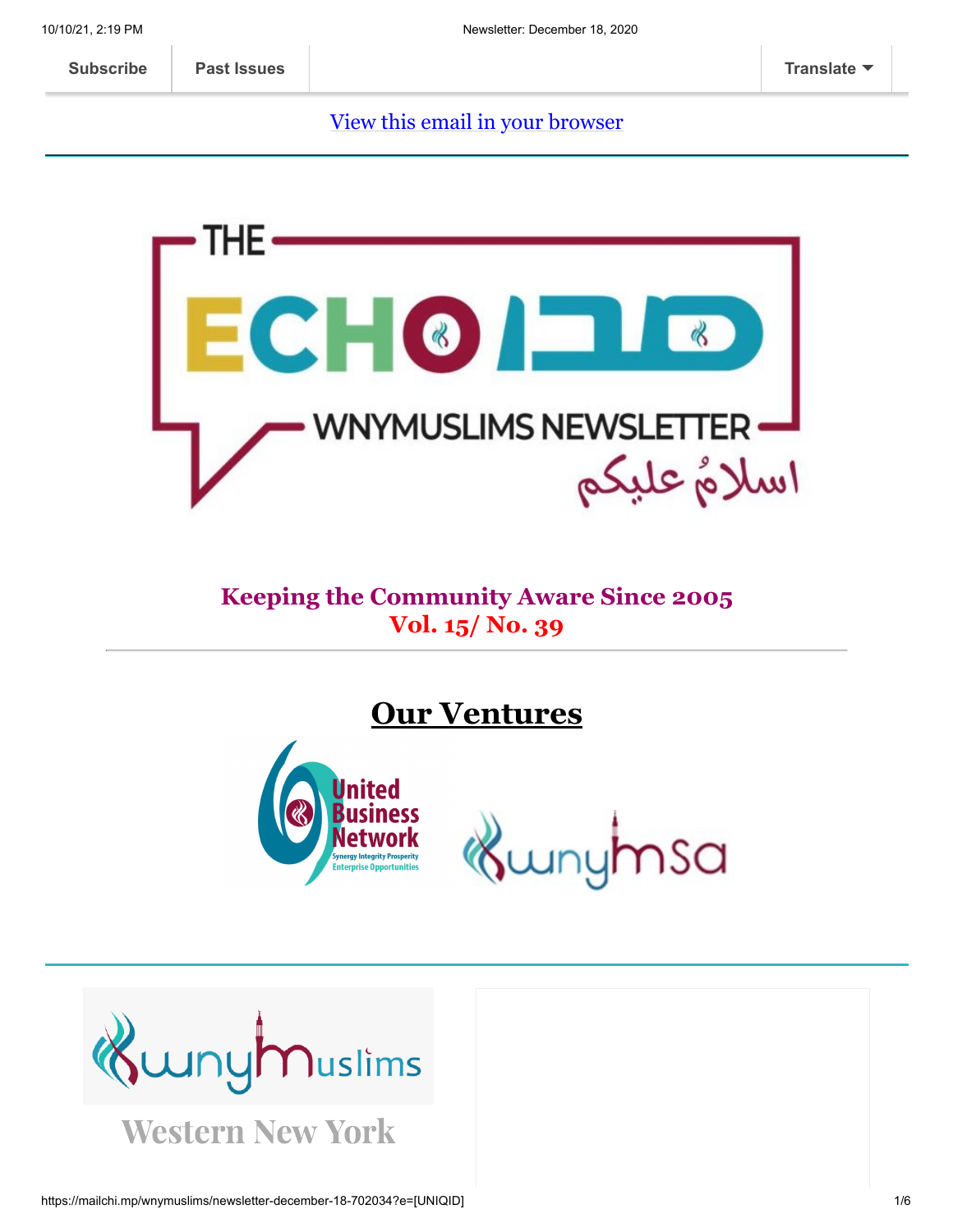# COVID-19

**Updates**

### **USA Total Cases**

16,756,581

**Cases In Last 7 Days**

1,485,010

### **Total Deaths**

306,427

### **Deaths In Last 7 Days**

17,831

**Source:**

**[CDC](https://covid.cdc.gov/covid-data-tracker/?CDC_AA_refVal=https%3A%2F%2Fwww.cdc.gov%2Fcoronavirus%2F2019-ncov%2Fcases-updates%2Fcases-in-us.html#cases_casesinlast7days)**

As of Dec 17, 2020

## **Erie County Total Cases**

34,876

# **Deaths**

1,001

**Source:**

#### **[ECDOH](https://wnymuslims.us13.list-manage.com/track/click?u=19ed6f05ad8527220a10faa63&id=249ef8f8f9&e=375b9d9dab)**

As of Dec 17, 2020

For more details please click **[here](https://wnymuslims.org/event/covid-19-updates/)**

----------------------------------

For WNYMuslims Video presentation please click on



# **COVID-19 Information**

The district is placed in an

## **"Orange Zone"**

*(7-day rolling average positivity above 3% for 10 days and the geographic area has 10 or more new daily cases per 100,000 residents on a 7-day rolling average. schools* will be **required to go temporarily fully-remote for at least two weeks.** 

In order to re-open, all students, faculty, and staff must have a negative COVID-19 test result to attend school in-person while also meeting any other New York State Department of Health testing requirements.*)*

With guidelines going into effect on **Monday, November 23, 2020** and continue until further notice.

As a result of this, the District will be pivoting to remote instruction pursuant to the New York State Department of Health Micro-Cluster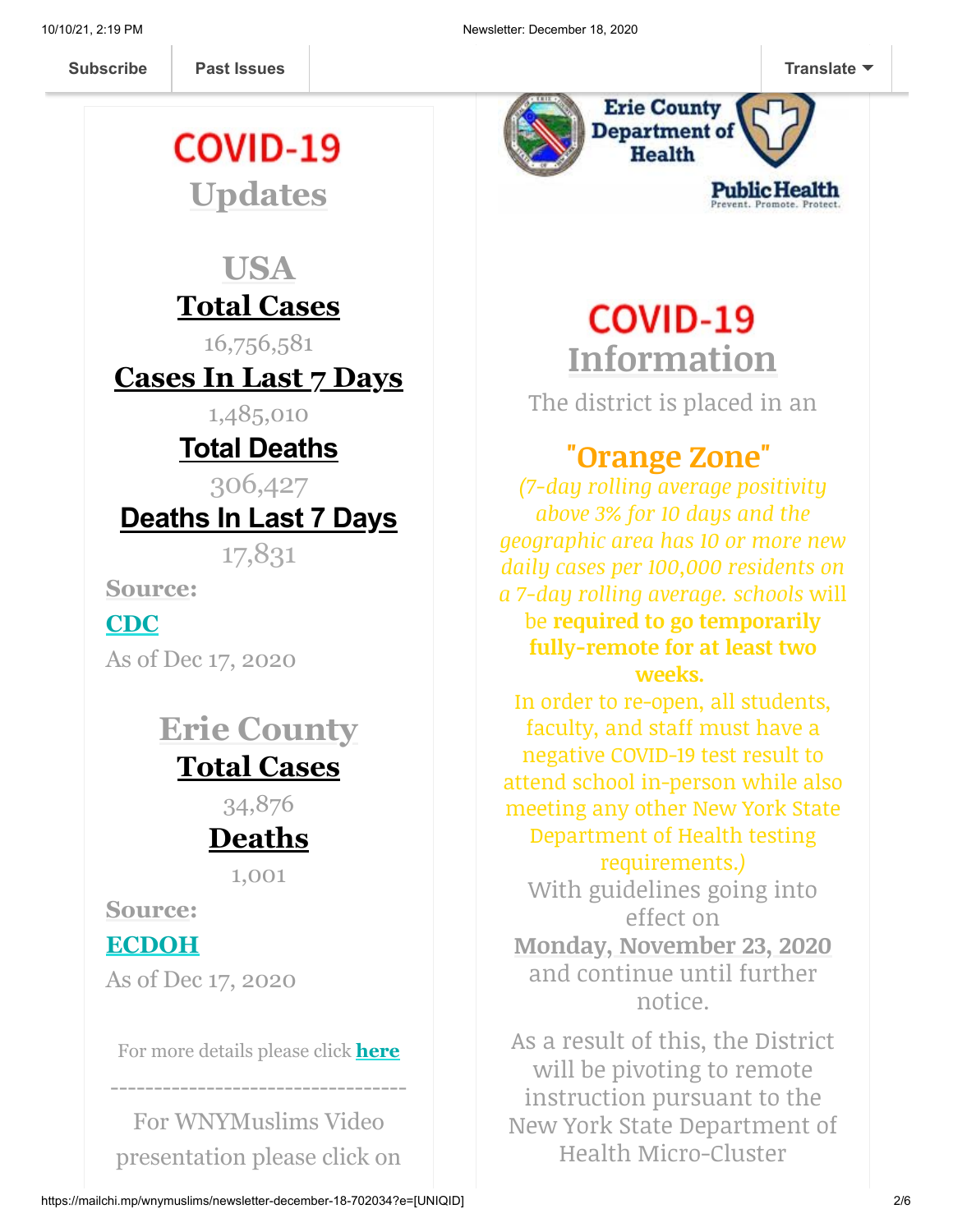t[he thumbnail b](https://us13.campaign-archive.com/home/?u=19ed6f05ad8527220a10faa63&id=636f885f5f)elow **[Subscribe](http://eepurl.com/b19N3D) Past Issues Translate**



**Guests: Imam Syed Khallilullah Qadri, Imam Masjid An-Nur, ISNF**

**&**

**Imam Ismail Ayash, Masjid Al-**

**Eiman, ICAWNY**

**Host: Prof. Faizan Haq,**

**Founder WNYMuslims**

monitored and evaluated whether re-opening our schools is in the best interest of the health and safety of our school community while in an Orange Zone.

<u>the daily positivity rat[e will be](javascript:;) </u>

*Stay safe and stay healthy!*

### **Important Note**

Dear Subscribers, If you don't want to receive the *janaza* announcements from our end, pls notify us by **email**, so we'll exclude you from our *janaza* announcements transmission list and will keep you only in our newsletter email list.



### ANNOUNCEMENT

**COVID 19 Update**

Due to rising COVID-19 cases parts of Erie County's Yellow Zone, including the City of Buffalo and Amherst will transition to

### **Orange Zone**

**Houses of Worship are reduced to:**

> 33% capacity, **25 people maximum**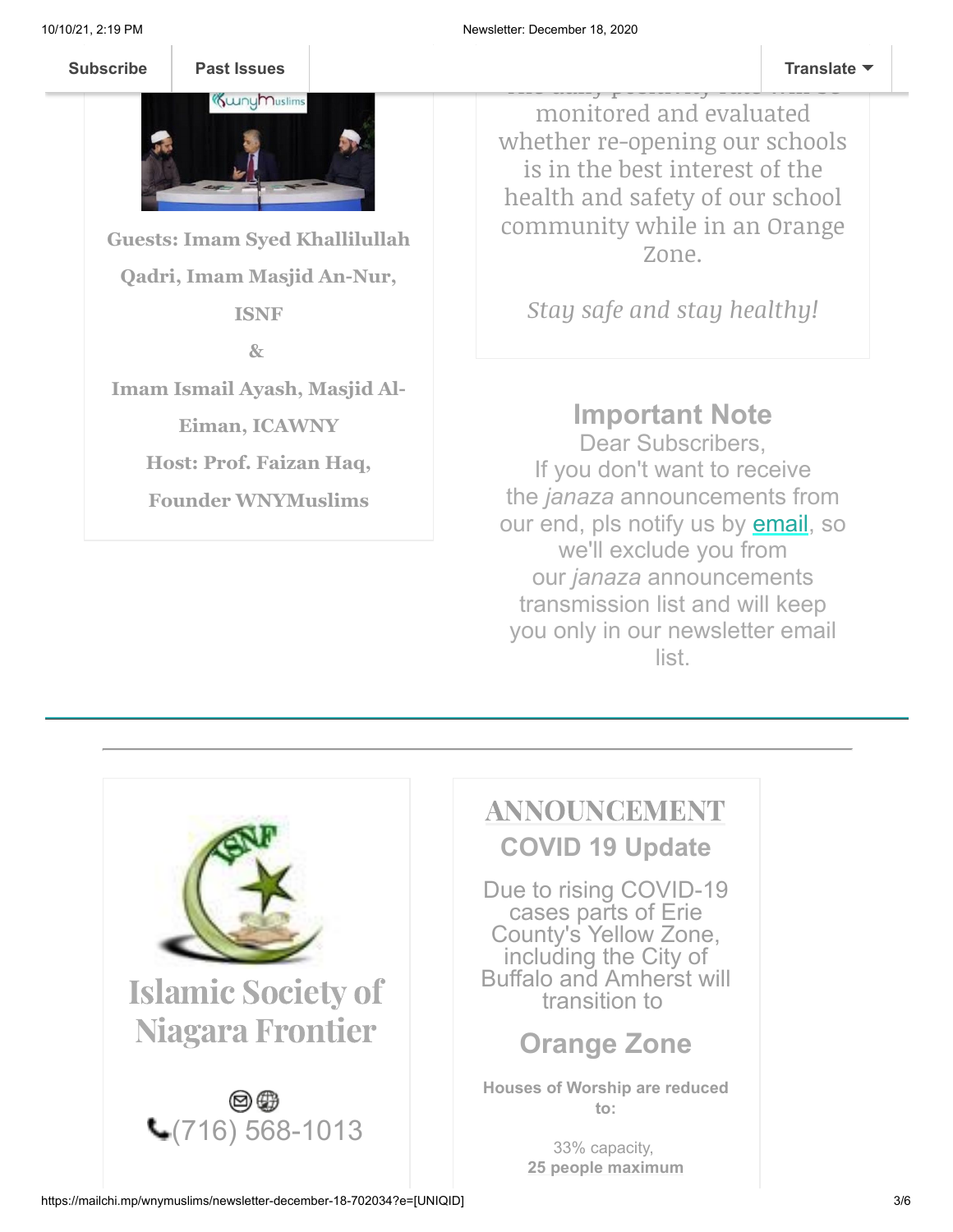Masjid An-Noor **9[745 Heim Road, Getzville](https://www.google.com/maps/place/ISNF+Masjid+An-Noor,+Amherst/@43.0204858,-78.7461322,17z/data=!3m1!4b1!4m5!3m4!1s0x89d376b45c29e355:0x2384d34a4c1ffd88!8m2!3d43.0204858!4d-78.7439435)** NY 14068 **Mandatory Daily Salat** Please click [here](https://docs.google.com/forms/d/e/1FAIpQLSccyGMsKHcNYNV4OLDnXmR7AFi6UItLWtcVURuf-u7qZ6veaw/viewform) for registration **Jumma Salat** Please click [here](https://docs.google.com/forms/d/e/1FAIpQLSeq90LWToXxw8pql2jlSthDK-fQda2cKNee1GK1NyvAO7OxUg/viewform) registration or use the following QR code (before 6 PM, Thursday to be included in the draw) For more details please click [here](https://wnymuslims.org/event/at-mosques/) & [here](http://isnf.org/prayer-times/) for prayer times. Masjid Taqwa 9[40 Parker Avenue,](https://www.google.com/maps/place/Masjid+Taqwa/@43.3093171,-79.5980345,9z/data=!4m8!1m2!2m1!1sMasjid+taqwa!3m4!1s0x89d36d559f03d805:0x1c7451c1c1c01c3d!8m2!3d42.940434!4d-78.8394265) Buffalo NY 14214 **Mandatory Daily Salat**  Please click [here](https://docs.google.com/forms/d/e/1FAIpQLSccyGMsKHcNYNV4OLDnXmR7AFi6UItLWtcVURuf-u7qZ6veaw/viewform) for registration **Jumma salat** Please click [here](http://%20https//tinyurl.com/y8z27jqg) for registration or use the following QR code (before 6 PM, Thursday to be included in the draw) For more details please click [here](https://wnymuslims.org/event/at-mosques/) & [here](http://isnf.org/prayer-times/) for prayer times.

### **Masjid An-Noor Expansion Project**

At this point with need **\$75,000 for the entire project** (including the building as well as external work) within the next 2 months. **Please donate:**

By Mailing the check to ISNF at PO Box 5, Getzville, NY 14068, Online by clicking [here](https://us.mohid.co/ny/buffalo/isnf/masjid/online/donation) Or by scanning the following QR code:

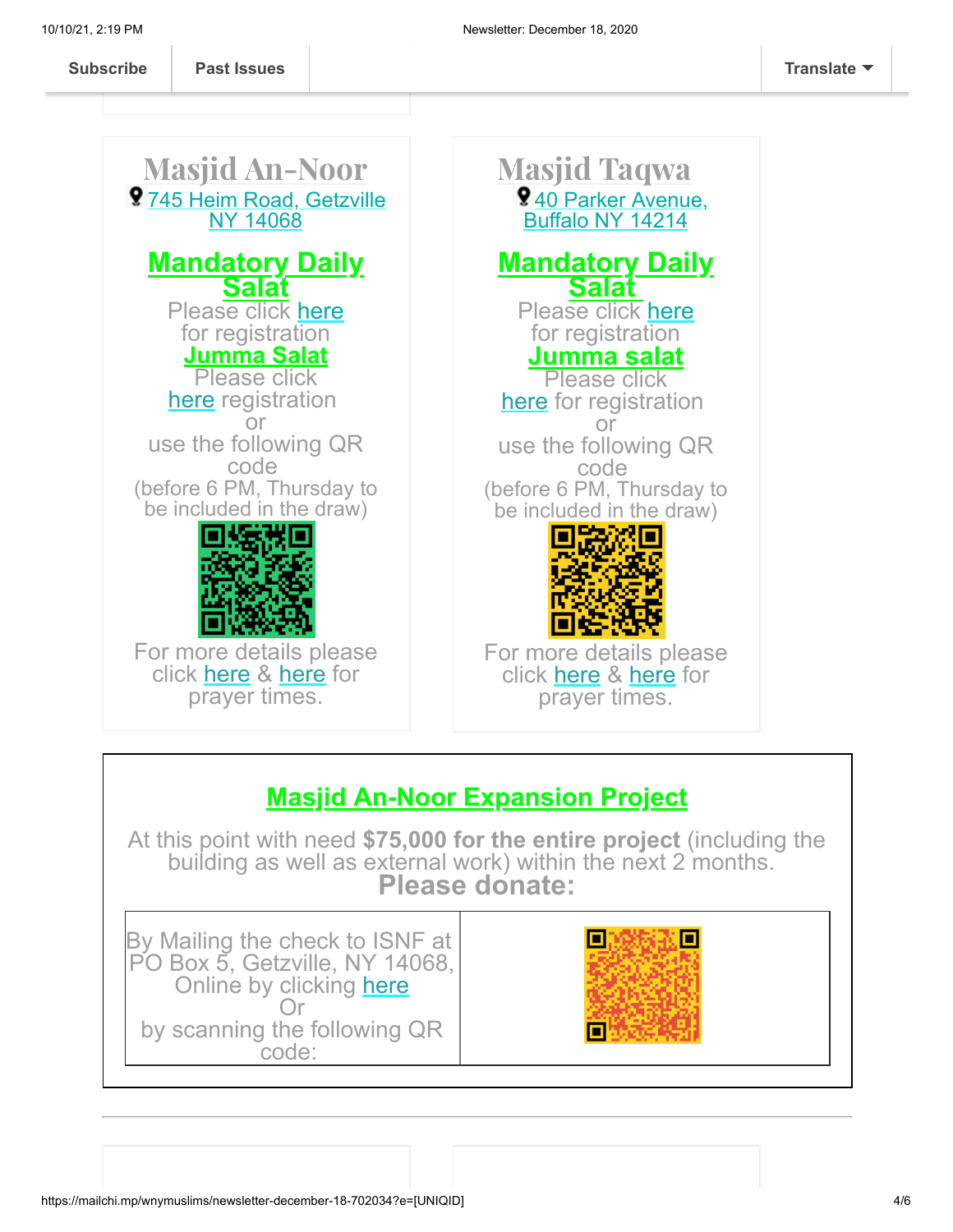

#### **ANNOUNCEMENT**

No updates have been provided about the events, programs, and congregations by the following mosques, so please contact the desired mosque:

| <b>Islamic Cultural Association of</b>                                                                                       |                                | Institute of Higher Islamic                            |                                                                                              |
|------------------------------------------------------------------------------------------------------------------------------|--------------------------------|--------------------------------------------------------|----------------------------------------------------------------------------------------------|
| <b>WNY</b>                                                                                                                   |                                | <b>Education</b>                                       |                                                                                              |
| Masjid Al-Eiman<br>444 Connecticut St, Buffalo, NY                                                                           |                                | Masjid Zakariya<br><u>182 Sobieski St, Buffalo, NY</u> |                                                                                              |
| 14213                                                                                                                        |                                | 14212                                                  |                                                                                              |
| (716) 884-3626                                                                                                               |                                | 716) 895-3318                                          |                                                                                              |
| Lackawana Islamic<br><b>Mosque</b><br><b>Masjid Al-Huda</b><br><b>154 Wilkesbarre Ave</b><br>Lackawanna NY 14218<br>825-9490 | <b>Ave.Buffalo NY</b><br>14211 | <b>Masjid Nu'man</b><br>1373 Fillmore<br>892 1332      | Jaffarya Islamic<br><b>Center</b><br>10300 Transit Rd. East<br>Amherst, NY 14051<br>689-3120 |